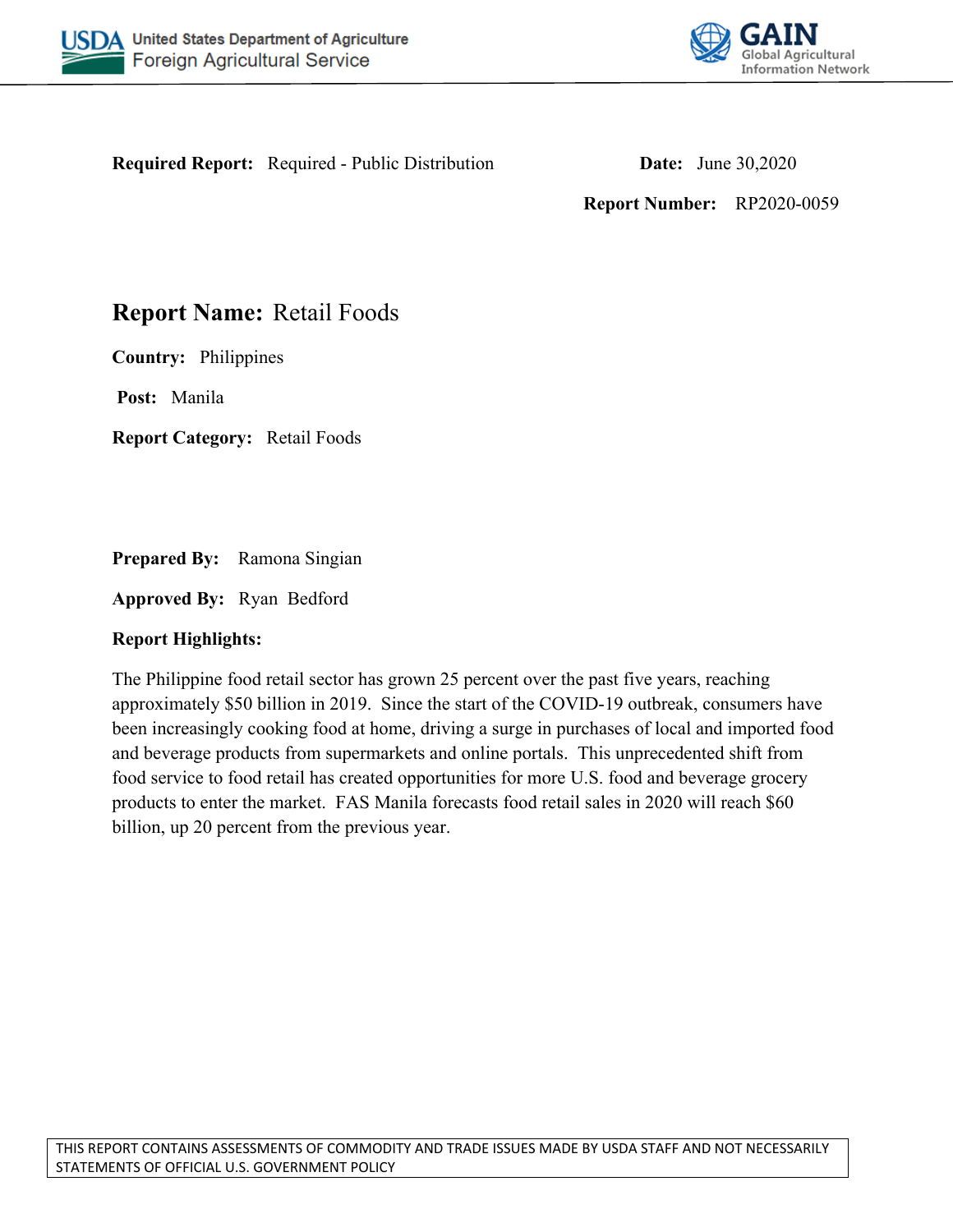# **Market Fact Sheet: Philippines**

#### Executive Summary

The Philippines is an emerging market with a service-based economy backed by what economists describe as a demographic sweet spot, and was set to become an uppermiddle economy in 2020 prior to the COVID-19 outbreak. With a population of 109 million in a combined landmass the size of Arizona, opportunities for imported foods and beverages are already significant and continue to offer strong potential for growth into the future.

#### Imports of Agricultural Products

The United States is the Philippines' largest supplier of agricultural products with a 24 percent market share. In 2019, the Philippines ranked as the ninth largest market in the world for U.S. agricultural products with export sales amounting to \$2.89 billion, almost the same level as the previous year. Despite stiff competition, traders report strong preference for U.S. products.



#### Food Processing Sector

The Philippine food processing sector's gross value-added output reached \$35.8 billion in 2019, up 39 percent over the past five years. Roughly 90 percent of the country's processed food products are consumed domestically.

#### Food Retail Sector

Sales of the Philippine food retail sector in 2019 amounted to about \$50 billion, with modern retail accounting for half the total. Retailers with strong digital presence are likely to fare better in 2020 as consumers move towards E-commerce since the start of the COVID-19 outbreak.

#### Food Service Sector

Primarily driven by the expansion of shopping malls and commercial centers nationwide, Philippine food service sector sales rose to \$15 billion in 2019. Western-style chains have deep penetration across the urban areas of the Philippines. Dining out is an important aspect of Filipino family bonding and celebrations, but heavily affected by COVID-19. With consumers shifting away from restaurants to cooking food at home, traders estimate about 70 percent of the food service sales (\$10 billion) will go to the food retail sector by the end of 2020.

#### **Philippines: Quick Facts CY 2019**

#### **Population Highlights**

- Population: 109 M (July 2020 est.), 1.6% annual growth
- Urban population: 2% annual growth, set to overtake rural population in 2028 (currently 47% urbanized)
- 96% literacy rate; 76% speak English

#### **Gross Domestic Product (GDP)**

|                           | GDP: \$356 billion                                   |           | GDP per capita: \$3,104                                       |
|---------------------------|------------------------------------------------------|-----------|---------------------------------------------------------------|
|                           | GDP growth rate: 5.9%                                |           | GDP per capita PPP: \$9,470                                   |
|                           | <b>Agricultural &amp; Related Trade</b>              |           |                                                               |
|                           | Exports: \$7.4 billion                               |           | Imports: \$13.5 billion                                       |
|                           | Imports of Consumer-Oriented Products: \$6.4 billion |           |                                                               |
|                           | - Food preparations                                  |           | - Candy & confectionery                                       |
|                           | - Beef                                               | - Apples  |                                                               |
|                           | - Dairy products                                     | - Poultry |                                                               |
|                           | - Coffee                                             |           | - Sauces, condiments & seasonings                             |
|                           | - Pork                                               |           | - Frozen potatoes                                             |
|                           | <b>Top Fast Food Chains</b>                          |           |                                                               |
|                           | - Jollibee                                           |           | - Chowking                                                    |
|                           | - McDonald's                                         |           | - Shakey's                                                    |
|                           | - Mang Inasal                                        |           | - KFC                                                         |
| <b>Top 5 Supermarkets</b> |                                                      |           | <b>Top 5 Convenience Stores</b>                               |
|                           | - SM Markets                                         |           | - 7-Eleven                                                    |
|                           | - Puregold Price Club                                |           | - Mercury Drug                                                |
|                           | - Robinsons Supermarket                              |           | - Ministop                                                    |
|                           | - Rustan's Supermarket                               |           | - Alfamart                                                    |
|                           | - Metro Supermarket                                  |           | - All Day                                                     |
|                           |                                                      |           | Traditional Retail: more than 42,000 public markets and       |
|                           | 1.3 million micro retail stores nationwide           |           |                                                               |
|                           |                                                      |           | Sources: Euromonitor, Global Agricultural Trade System,       |
|                           |                                                      |           | <b>International Monetary Fund, The World Factbook, Trade</b> |
|                           |                                                      |           |                                                               |

[Data Monitor](https://www.tdmlogin.com/tdm/default.asp), FAS Manila research

| <b>Strengths</b>               | Weaknesses                     |
|--------------------------------|--------------------------------|
| Consumers are familiar with    | The relatively high cost of    |
| U.S. brands and regard U.S.    | shipping from the west coast   |
| food and beverage products     | of the United States to        |
| as safe, reliable, and of good | Manila or Cebu compared to     |
| quality.                       | regional competitors.          |
| <b>Opportunities</b>           | <b>Challenges</b>              |
| Twenty percent of the          | Competitors that are party to  |
| population (21 million         | bilateral and regional FTAs    |
| people) have sufficient        | (ASEAN, New Zealand,           |
| income to purchase imported    | Australia, China, Japan, etc.) |
| food and beverage products     | have also been promoting       |
| regularly and are open to      | their food and beverage        |
| new products.                  | products to trade customers.   |
|                                |                                |

**Contact:** USDA-FAS Manila, U.S. Embassy, Philippines Phone: (63) 2 5301-2000 Email: [AgManila@usda.gov](mailto:AgManila@usda.gov)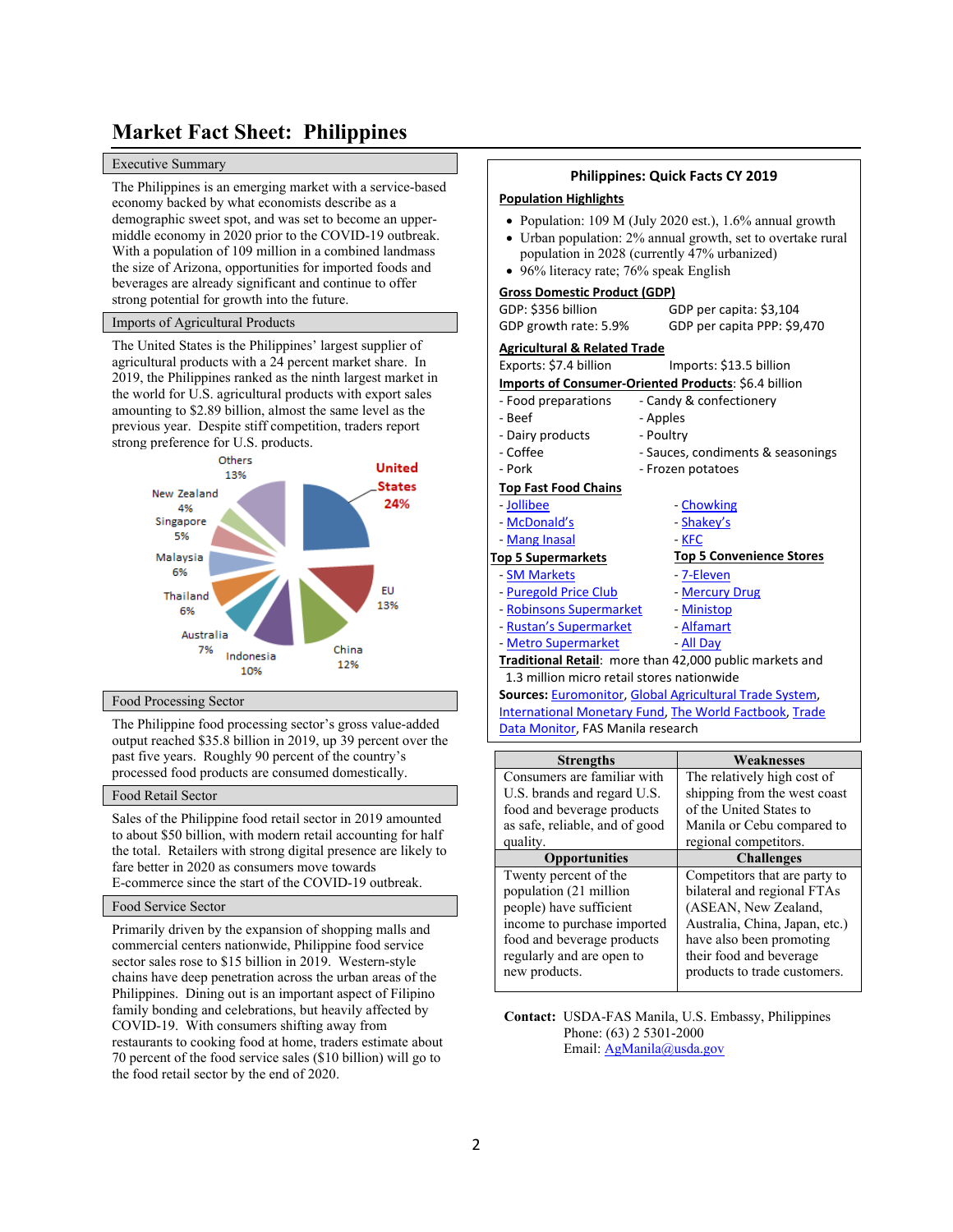## **I. MARKET SUMMARY**

Since the start of the COVID-19 outbreak, a growing number of middle- to upper-income consumers has been shifting to home delivery of grocery items. Modern retailers are ramping up efforts to strengthen their digital presence and take advantage of this growing trend. To lessen the movement of people, local governments have deployed farm-to-market rolling stores in middle and upper income areas. Lower-income consumers still opt to buy from mom and pop stores that sell low-priced packaged food products and other cooking ingredients, and from traditional wet markets that sell meat, poultry, seafood, fruits, and vegetables at ambient temperature. For an overview of the COVID-19 situation in the Philippines, see the June 2020 [Grain and Feed report.](https://www.fas.usda.gov/data/philippines-grain-and-feed-update-13)

See the [Philippines Country Commercial Guide](https://www.export.gov/article?series=a0pt0000000PAuhAAG&type=Country_Commercial__kav) for additional information on the country's political and economic environment.

| <b>Type</b>                                 | <b>Definition</b>                                                                                                                                                                                                                                                                                                                                            |
|---------------------------------------------|--------------------------------------------------------------------------------------------------------------------------------------------------------------------------------------------------------------------------------------------------------------------------------------------------------------------------------------------------------------|
| Supermarket                                 | A selling area between 400 square meters and $2,500$ square meters with<br>about 70% devoted to food and everyday goods that is usually located<br>inside shopping malls, department stores, or within a commercial complex.                                                                                                                                 |
| <b>Hyper Markets</b>                        | A department store and supermarket hybrid with a selling area of at least<br>$2,500$ square meters, 65% of which is allocated for food products; non-food<br>items offered include furniture, appliances, clothing, etc.                                                                                                                                     |
| Convenience stores<br>(including gas marts) | A small store with an area of $150-300$ square meters that operates longer<br>hours; mostly found in condominiums, beside gasoline stations, near corner<br>streets, or near a business process outsourcing (BPO) office that operates<br>around the clock; offers ready-to-eat meals and has limited lines of foods,<br>beverages, and personal care items. |
| <b>Warehouse Clubs</b>                      | A supermarket and warehouse hybrid that sells goods in bulk to small<br>businesses and consumers, usually exclusive to members that pay a one-<br>time joining fee.                                                                                                                                                                                          |
| Sari-Sari Stores<br>$(Mom \& Pop)$          | Small neighborhood stores that sell basic goods, such as rice, instant<br>noodles, cooking oil, salt, sugar, etc. Usually built in front of or beside the<br>owner's house.                                                                                                                                                                                  |
| <b>Wet Markets</b>                          | Sells basic goods, meat, poultry, fish, vegetables, and fruits kept in ambient<br>temperature.                                                                                                                                                                                                                                                               |

## **Types of Retailers in the Philippines**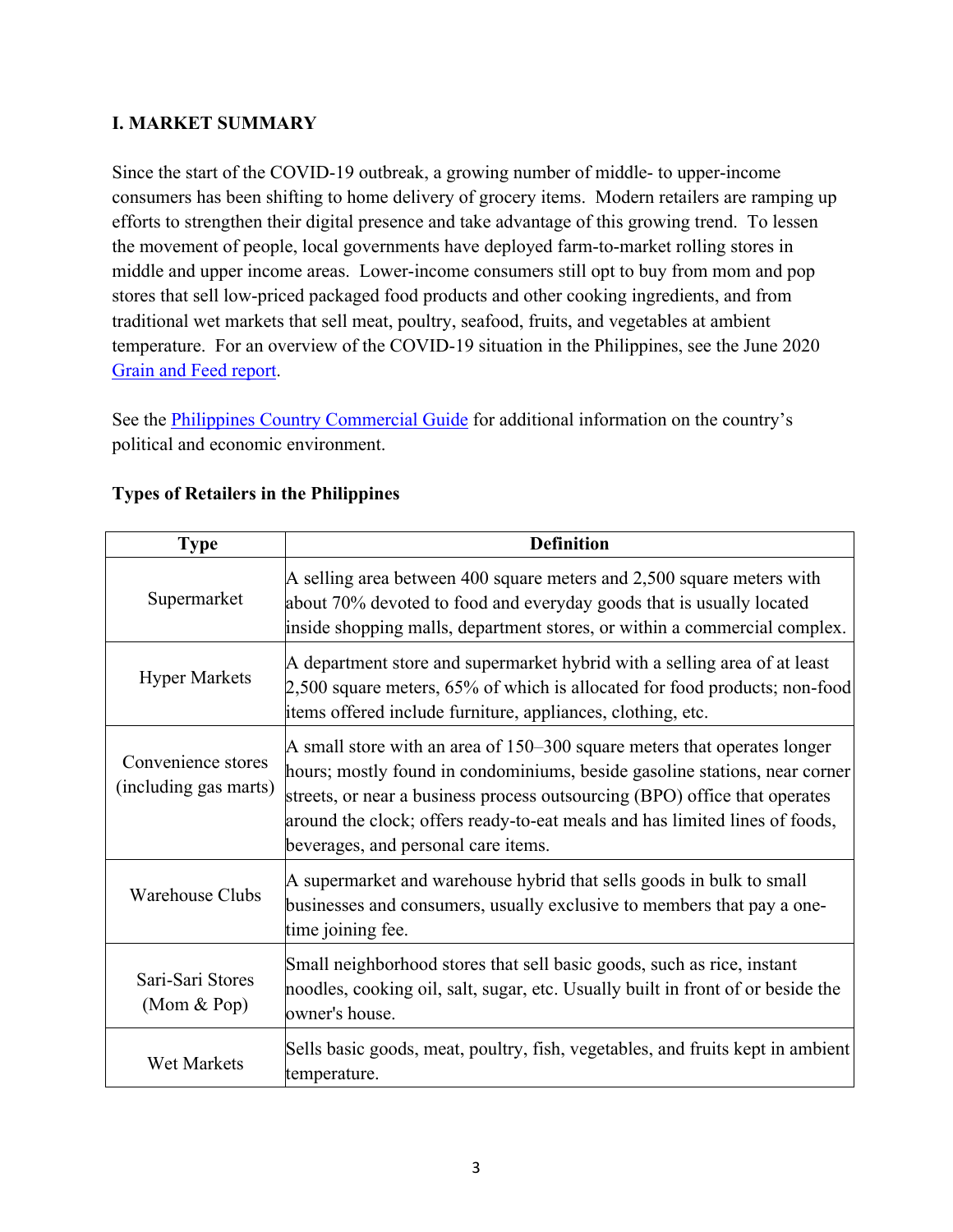# **Key Players**

Three supermarket chains dominate the Philippines food retail scene, but account for only 20 percent of total sales due to most purchases continuing to occur at traditional retail establishments. SM Markets is the market leader, followed by PureGold, and Robinsons. Other supermarket chains include Metro Retail, Super8, WalterMart, AllDay Supermarket, and warehouse clubs such as S&R Membership Shopping and Landers Superstore. FAS Manila this year commissioned a report on the Philippine chicken sector, which includes an in-depth section on the major food retailers. Read the full report [here](https://www.fas.usda.gov/data/philippines-philippine-broiler-market-trends-and-prospects) for more information.

| <b>Store Name / Company</b>                                                                                                 | No. of<br>Outlet<br>S | <b>Locations</b> | Website                             |  |
|-----------------------------------------------------------------------------------------------------------------------------|-----------------------|------------------|-------------------------------------|--|
| Landers Superstore (hypermarkets)                                                                                           | 5                     | Manila & Cebu    | https://www.landers.ph/             |  |
| Phil. Seven Corp/ 7-Eleven                                                                                                  | 2,700                 | Nationwide       | www.7-eleven.com.ph                 |  |
| Puregold (warehouse-type,<br>hypermarkets & supermarkets)                                                                   | 380                   | Nationwide       | https://www.puregold.com.ph         |  |
| Robinsons Supermarket<br>(supermarkets, express stores, and<br>convenience stores)                                          | $500+$                | Nationwide       | www.robinsonssupermarket.com<br>.ph |  |
| <b>Rustan's Supercenters</b><br>(supermarkets, express stores, and<br>neighborhood stores)                                  | 75                    | Nationwide       | https://rustansfresh.com            |  |
| *Recently acquired by Robinsons<br>Retail Holdings                                                                          |                       |                  |                                     |  |
| S&R Membership (warehouse-<br>type)                                                                                         | 20                    | Nationwide       | http://www.snrshopping.com/         |  |
| SM Markets composed of SM,<br>WalterMart, Alfamart, and<br>Savemore (hypermarkets,<br>supermarkets & convenience<br>stores) | 1189                  | Nationwide       | https://smmarkets.ph                |  |

### **Growing Online Landscape**

While online grocery stores and delivery platforms have been around for a while, only recently did Filipinos consumers embrace its features to cope with COVID-19 social distancing measures. Based on interviews with the key players, 25 to 30 percent of their shoppers have shifted to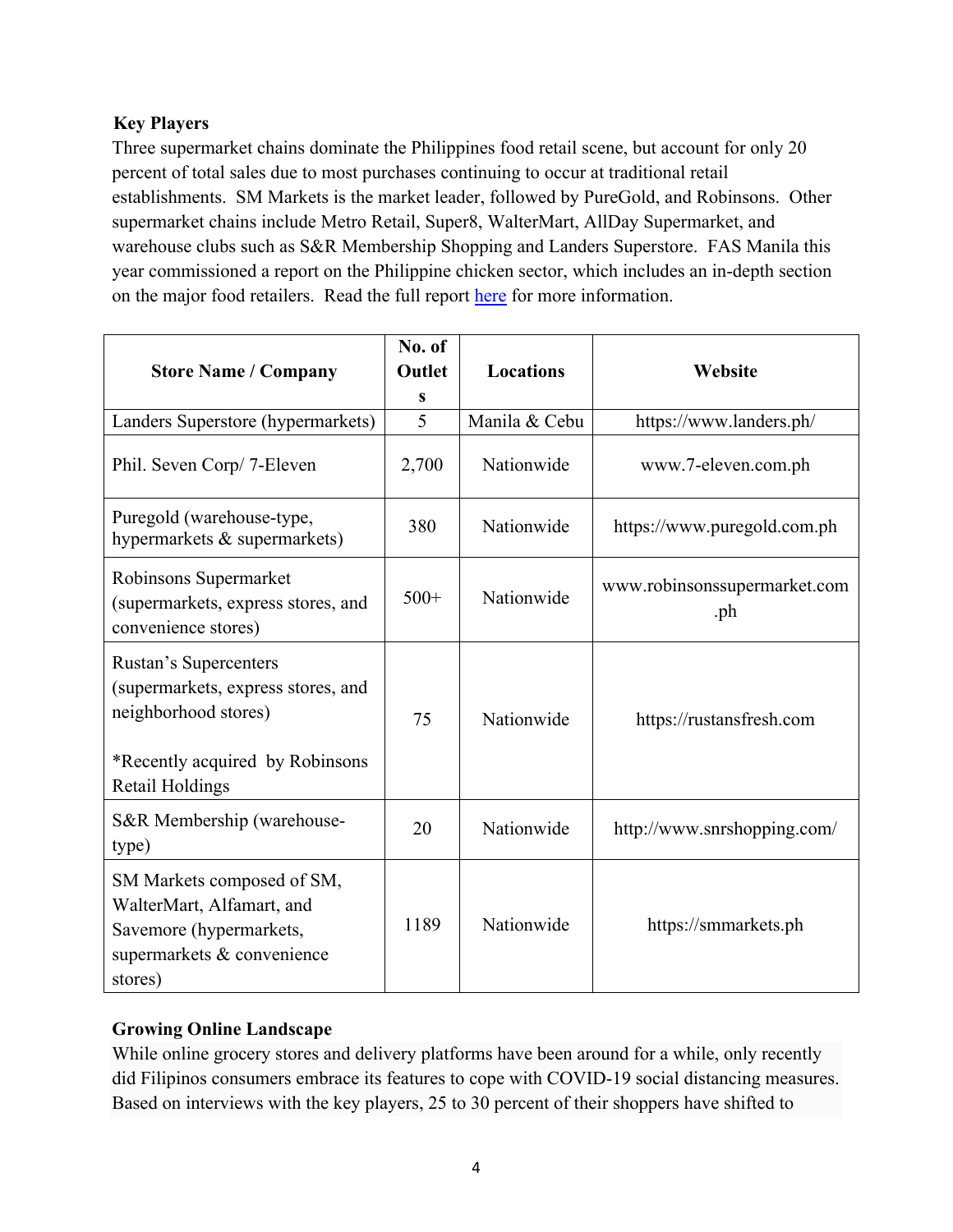online platforms and they foresee more will move in the coming months as user interfaces are improved, out of stock situations are addressed, and delivery times are shortened. Below are links to the key players' online presence:

**[Landers](https://www.landers.ph/)** offers same-day delivery service exclusive to its members. The delivery fee is waived when a minimum order amount is reached.

**[LazMart](https://www.lazada.com.ph/shop/lazmart-onlineph/)** and **[Shopee Mart](https://shopee.ph/shopeemartph)** are the online grocery stores of Lazada and Shopee, the top e-commerce platforms in the region. Orders are fulfilled and shipped directly from their respective warehouses. There is an S&R Official Online Store in Lazada's LazMall where consumers can buy groceries and exclusive products online even without an S&R membership.

**[MetroMart](https://www.metromart.com/welcome/shops)** has a comprehensive list of partner stores, including Deli Quality Gourmet, Family Mart, Pet Express, Robinsons Supermarket, Rustan's Supermarket, S&R, and Ralph's Wines and Spirits. Consumers can order from multiple stores and state their preferred delivery time. The platform received a 300 to 400 percent increase in demand during the height of Metro Manila's COVID-19 community quarantine where only one person per household was allowed to go out to buy food and basic necessities<sup>1</sup>.

**[Puregold](http://www.puregold.com.ph/)** mobile app allows consumers to click-and-collect from ten branches.

**[SM Markets Online](https://shop.smmarkets.ph/)** and **[WalterMart Delivery](https://www.waltermartdelivery.com.ph/)** are the online portals of SM Supermarket and WalterMart Supermarket. Consumers can choose to have groceries delivered, or bagged and ready for pick up at the nearest branch.

### **Advantages and Challenges**

The following summarizes U.S. "Advantages" (supplier strengths and Philippine market opportunities) and "Challenges" (supplier weaknesses and competitive threats):

| <b>Advantages</b>                                                                                                                                 | <b>Challenges</b>                                                                                                                                                |
|---------------------------------------------------------------------------------------------------------------------------------------------------|------------------------------------------------------------------------------------------------------------------------------------------------------------------|
| The Philippines is a mature and growing market<br>for high value U.S. food and beverage products<br>with export sales of US\$1.1 billion in 2019. | Traditional outlets continue to dominate the<br>majority of food retail sales with only limited<br>opportunities for imported food and beverages<br>within them. |
| Consumers have a strong preference for U.S.<br>culture, including food and beverage products.                                                     | Fifty-three percent of the population <sup>2</sup> or 58<br>million people still live in rural areas with very                                                   |

<sup>&</sup>lt;sup>1</sup> CNN Philippines. (2020, April 13). MetroMart Philippines CEO and co-founder @Stefanofazzini: We receive around 300 to 400 percent increase in demand, with items ranging from beverages, alcohol, baby products, other basic necessities [Twitter post]. Retrieved from <https://twitter.com/cnnphilippines/status/1249464727572377600> 2 CIA World Factbook (July 2019 estimate).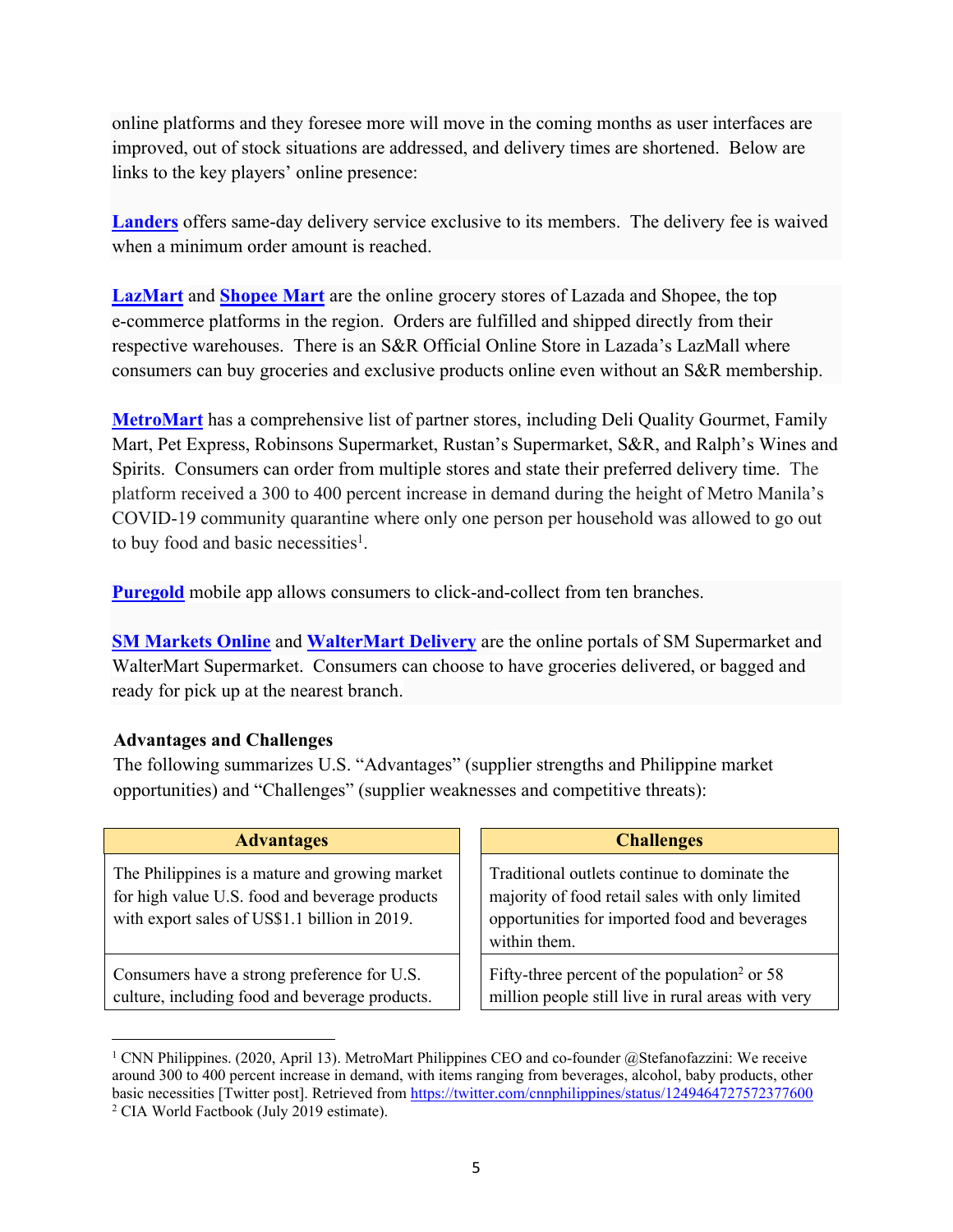Please see Section II – Exporter

strategy for this channel.

requirements. While some supermarket chains have the capacity to import directly, they demand exclusivity on the brands they import which eventually limits the brand's potential to grow in the market. Convenience stores do not import directly; likewise, selling through an importer is the key entry

A common entry strategy for new-to-market U.S. exporters is to work with Philippine importers. appoint independent distributors to cover the country's key provincial areas. The importers are typically well-versed on the import

They perceive U.S. brands to be safe and of high quality.

Growing demand for "healthy," organic, gourmet, and convenience foods.

The Philippine applied MFN tariffs are among the lowest in the region and often close to the preferential rates offered to U.S. competitors.

Real steps being taken to improve the regulatory environment, including through the Ease of Doing Business Act.

limited access to imported food and beverage products.

Stiff competition with other countries including New Zealand, China, and Australia.

U.S. products are not always price-competitive compared to other countries especially ASEAN.

Consumers look for value-for-money and prefer to buy smaller retail packs for affordability.

# **II. ROAD MAP FOR MARKET ENTRY**

Most of the importers are based in Metro Manila and manage their own distribution, while others



Business Tips of the Exporter Guide. For guidance on customs clearance, required documents, labeling requirements, etc., please consult the most recent FAIRS report. The reports can be found at <https://www.fas.usda.gov/regions/philippines> and <https://gain.fas.usda.gov/>

### **Trade Shows**

U.S. exporters are advised to participate in major trade shows. While all physical trade shows scheduled in 2020 have been canceled, a list is provided below for planning purposes.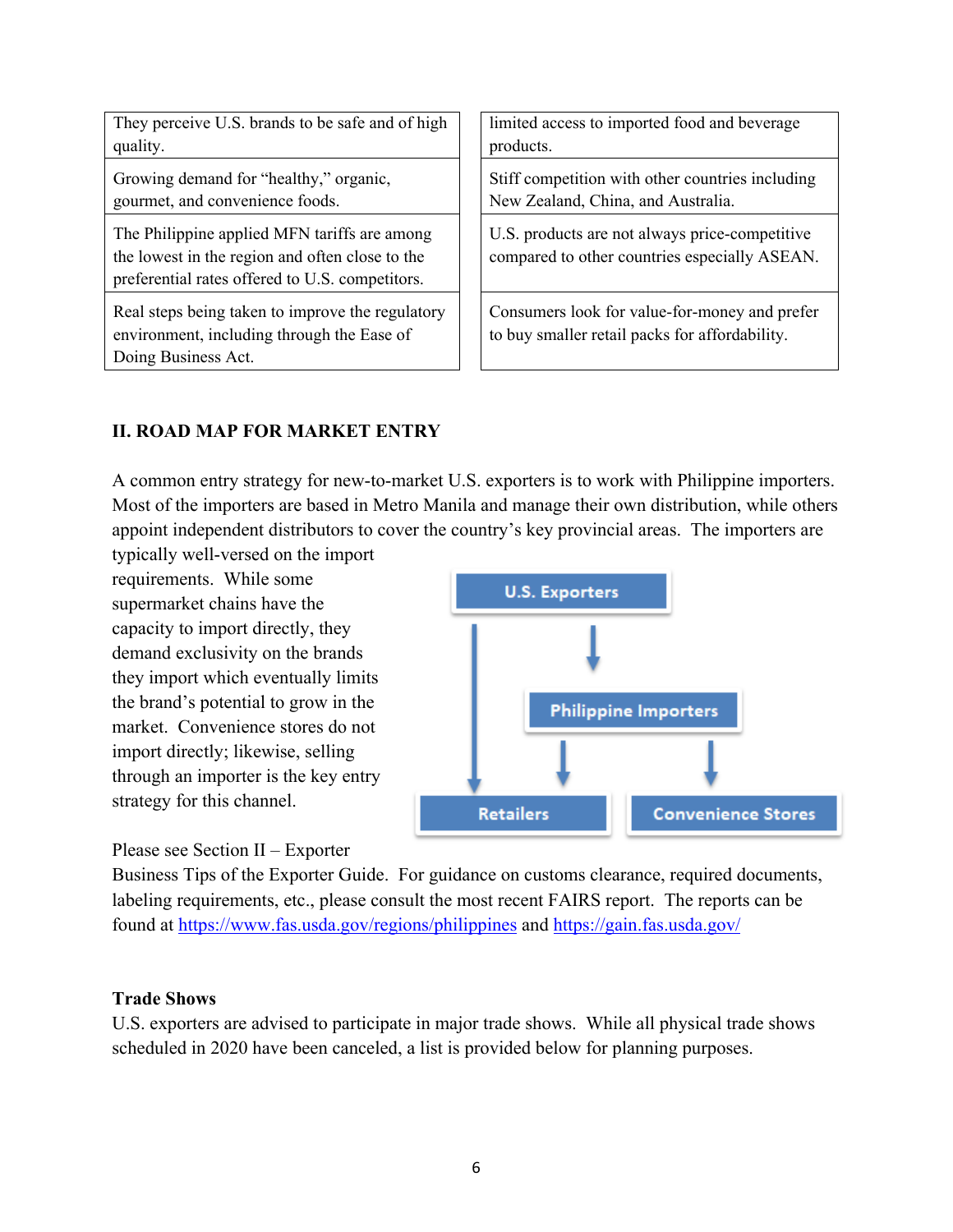| <b>Trade Show</b>                                                                               | <b>Description</b>                                                                          | Location      |
|-------------------------------------------------------------------------------------------------|---------------------------------------------------------------------------------------------|---------------|
| <b>International Food Expo</b><br>usually held in May<br>http://www.ifexphilippines.com/en/     | Ethnic, specialty, natural, organic,<br>and healthy food products                           | Manila        |
| <b>Manila Foods and Beverage Expo</b><br>usually held in June<br>http://www.worldbex.com        | Trade and consumer show for food,<br>beverage, and ingredient products                      | Manila        |
| <b>World Food Expo</b><br>usually held in August<br>http://www.wofex.com/                       | Trade and consumer show for food<br>and beverage products, and food<br>processing equipment | <b>Manila</b> |
| <b>Food and Drinks Asia</b><br>usually held in September<br>http://www.foodanddrinksasia.com.ph | Specialty food, delicatessen,<br>confectionery, beverages, beers,<br>wines, and spirits     | Manila        |
| Asia Food Expo<br>usually held in September<br>http://www.afex.com.ph/                          | Food processing equipment and<br>technology                                                 | Manila        |

U.S. exporters are advised to contact their respective [Regional Associations & Trade Groups](https://www.nasda.org/about/regional-associations-trade-groups) to obtain additional support.

# **III. COMPETITION**

The United States is the largest supplier of high value food and beverage products to the Philippines with a twenty-four percent share of the market, followed by the EU (13 percent), China (12 percent), Indonesia (10 percent), and Australia (7 percent). While domestically produced items account for about 80 percent of the total food supply, traders remain optimistic that sales of imported products will continue to grow because they offer variety and consumers view U.S. products in particular as superior in quality.